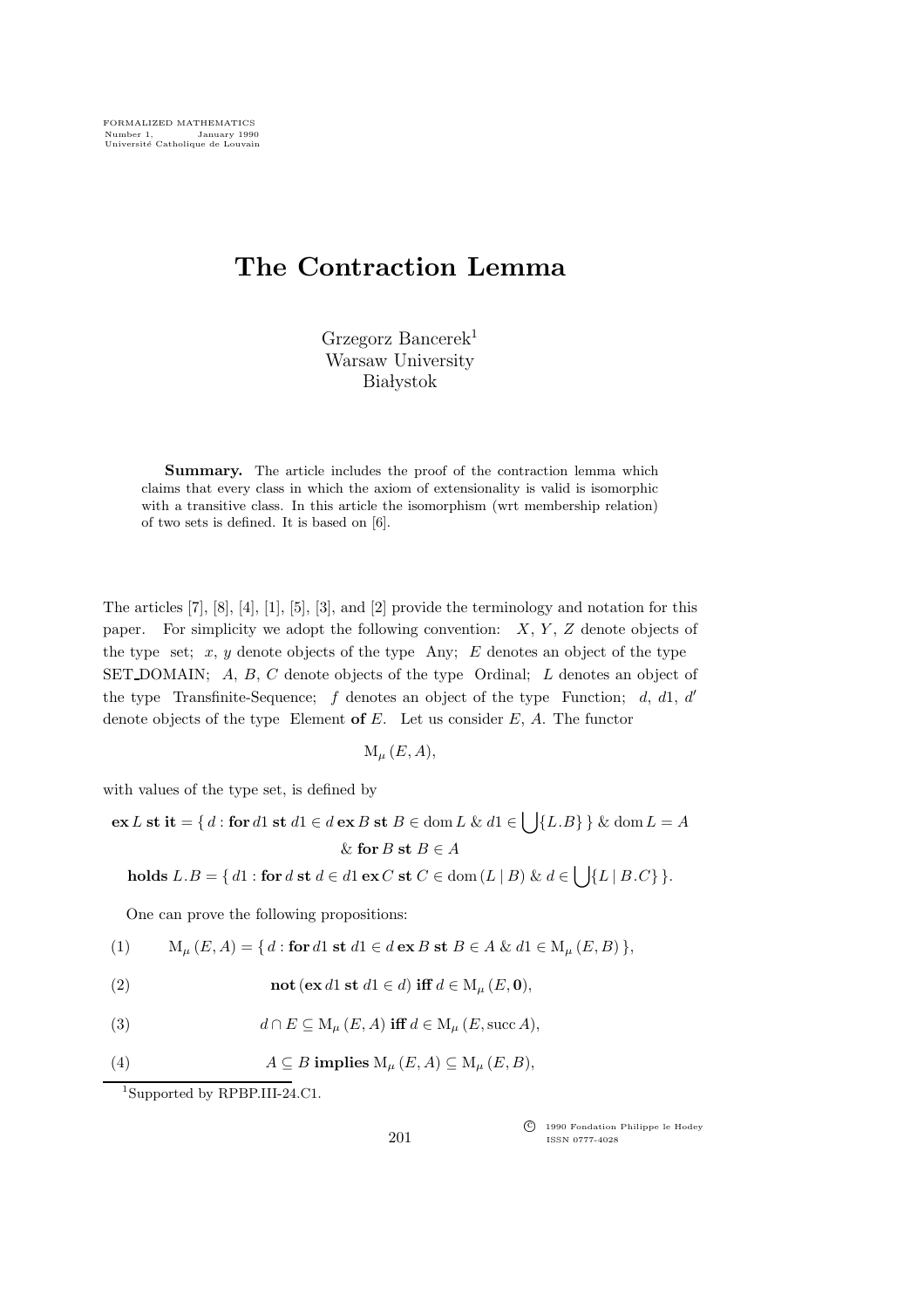202 Grzegorz Bancerek

(5) 
$$
\operatorname{ex} A \operatorname{st} d \in M_{\mu}(E, A),
$$

(6) 
$$
d' \in d \& d \in M_{\mu}(E, A)
$$

implies  $d' \in M_{\mu}(E, A) \& \text{ex } B \text{ st } B \in A \& d' \in M_{\mu}(E, B),$ 

$$
\mathrm{M}_{\mu}\left( E,A\right) \subseteq E,
$$

(8) 
$$
\operatorname{ex} A \operatorname{st} E = M_{\mu}(E, A),
$$

(9) 
$$
\operatorname{ex} f \operatorname{st} \operatorname{dom} f = E \& \operatorname{for} d \operatorname{holds} f.d = f^{\circ} d.
$$

Let us consider  $f, X, Y$ . The predicate

f is  $\in$ -isomorphism of X, Y

is defined by

$$
\text{dom } f = X \& \text{rng } f = Y \& f \text{ is-one-to-one} \& \text{for } x, y
$$
\n
$$
\text{st } x \in X \& y \in X \text{ holds } (\text{ex } Z \text{ st } Z = y \& x \in Z) \text{ iff } \text{ex } Z \text{ st } f \cdot y = Z \& f \cdot x \in Z.
$$

Next we state a proposition

(10) 
$$
f
$$
 is.- $\in$ -isomorphism of  $X, Y$  iff  $\text{dom } f = X \& \text{rng } f = Y \& f$  is-one-to-one  $\&$   
\nfor  $x, y \text{ st } x \in X \& y \in X$   
\nholds (ex  $Z \text{ st } Z = y \& x \in Z$ ) iff ex  $Z \text{ st } f \cdot y = Z \& f \cdot x \in Z$ .

Let us consider  $X, Y$ . The predicate

X, Y are 
$$
\in
$$
-isomorphic is defined by  $\operatorname{ex} f$  st  $f$  is  $\in$ -isomorphism of X, Y.

Next we state two propositions:

(11)  $X, Y \text{ are } \in \text{-isomorphic iff } \text{ex } f \text{ st } f \text{ is } \in \text{-isomorphism of } X, Y,$ 

(12) dom  $f = E \&$  (for d holds  $f.d = f^{\circ} d$ ) implies rng f is  $\in$ -transitive.

In the sequel  $u, v, w$  will denote objects of the type Element of  $E$ . Next we state two propositions:

(13) 
$$
E \models \text{the axiom_of-extensionality}
$$

implies for  $u, v$  st for w holds  $w \in u$  iff  $w \in v$  holds  $u = v$ ,

(14)  $E \models$  the axiom of extensionality

**implies ex** X st X is  $\in$ -transitive & E, X are  $\in$ -isomorphic.